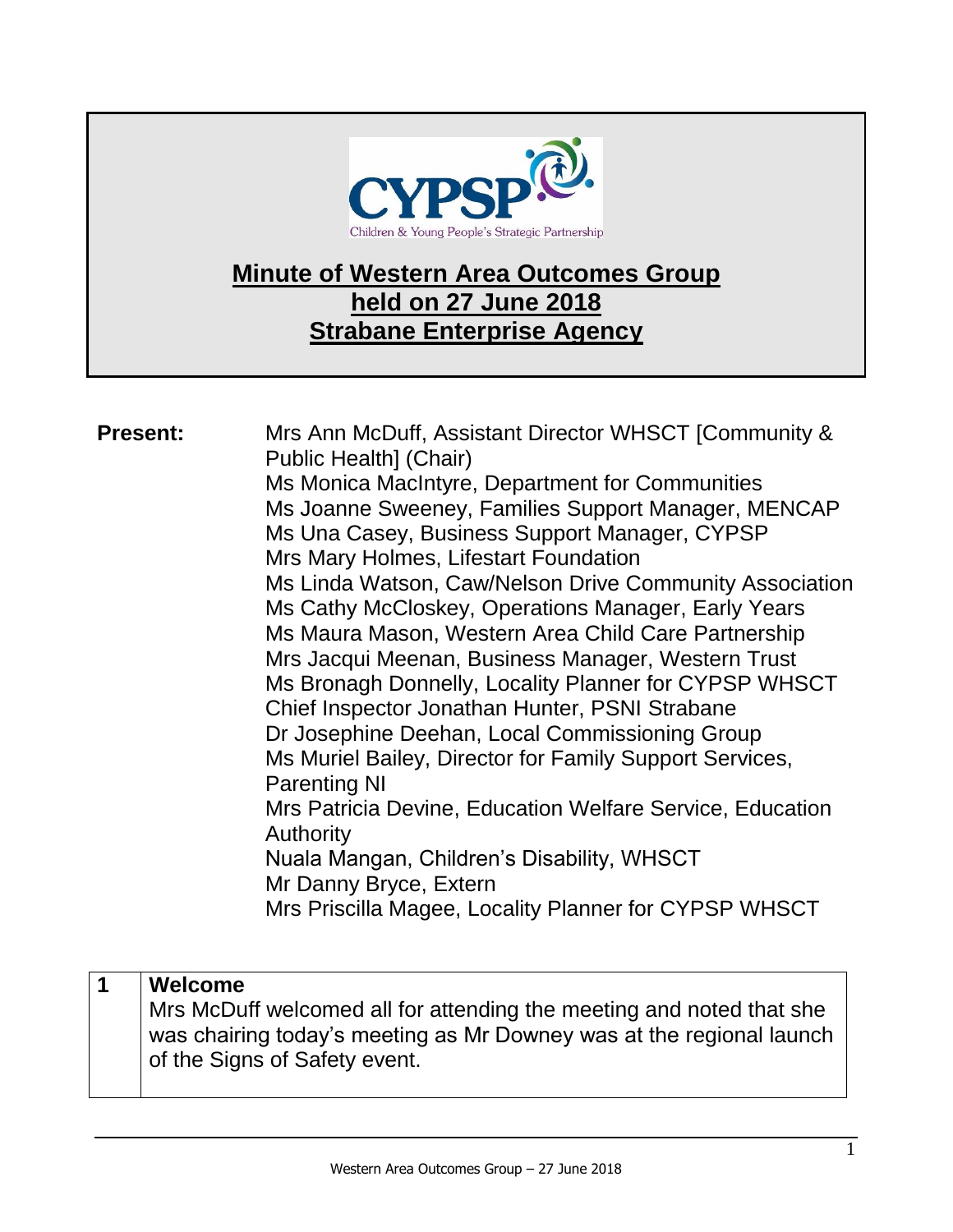|                | <b>Apologies</b><br>Mr Kieran Downey, Director of Women & Children's Services<br><b>WHSCT[Chair]</b><br>Ms Brenda MacQueen, Director, Dry Arch Children's Centre<br>Ms Claire Lynch, Derry City & Strabane District Council<br>Mr Kevin Duffy, Head of Service for Family Support and Safeguarding<br>Dr Pauline McGlenaghan, Executive Director, Lifestart<br>Ms Orla Conway, Omagh Women's Aid<br>Mr Robert Gibson, Director of Community, Health & Leisure,                                                                                                                                                                                                                        |
|----------------|---------------------------------------------------------------------------------------------------------------------------------------------------------------------------------------------------------------------------------------------------------------------------------------------------------------------------------------------------------------------------------------------------------------------------------------------------------------------------------------------------------------------------------------------------------------------------------------------------------------------------------------------------------------------------------------|
|                | Fermanagh & Omagh District Council<br>Mrs Bernie Tierney, Action for Children<br>Mr Maurice Leeson, Professional Advisor, HSCB CYPSP                                                                                                                                                                                                                                                                                                                                                                                                                                                                                                                                                  |
| 2 <sup>1</sup> | Notes of Previous Meeting held on 25 April 2018<br>Minutes of the previous meeting held on 25 April 2018 were agreed as<br>an accurate record of the discussion.                                                                                                                                                                                                                                                                                                                                                                                                                                                                                                                      |
| 3              | <b>Matters Arising</b><br><b>Holiday Hunger</b><br>The list of applicants for the Outcomes Group funding set aside for<br>holiday hunger programmes was shared. Ms Donnelly explained that<br>there had been 19 applications, with 15 successfully secured the<br>funding. Ms Casey noted that there the successful applications were<br>very high quality and in order to share the funding no organisation got<br>the full amount that they had applied for. Each of the funded<br>organisations should be working with their local Family Support Hubs<br>for referrals. The applications also highlighted the level of need around<br>holiday hunger and also the spread of this. |
|                | <b>Membership</b><br>The membership of the OG is due for review, Ms Casey advised that<br>there would be notification out soon calling for applications for all<br>Outcomes Groups, this will be managed through Children in Northern<br>Ireland. Current members are open to reapply if they wish.                                                                                                                                                                                                                                                                                                                                                                                   |
| 4              | <b>Update from Locality Planning Groups</b><br><b>Northern Sector</b><br>Ms Donnelly noted that the report was available with the meeting<br>papers. She noted that after the last Outcomes Group meeting where                                                                                                                                                                                                                                                                                                                                                                                                                                                                       |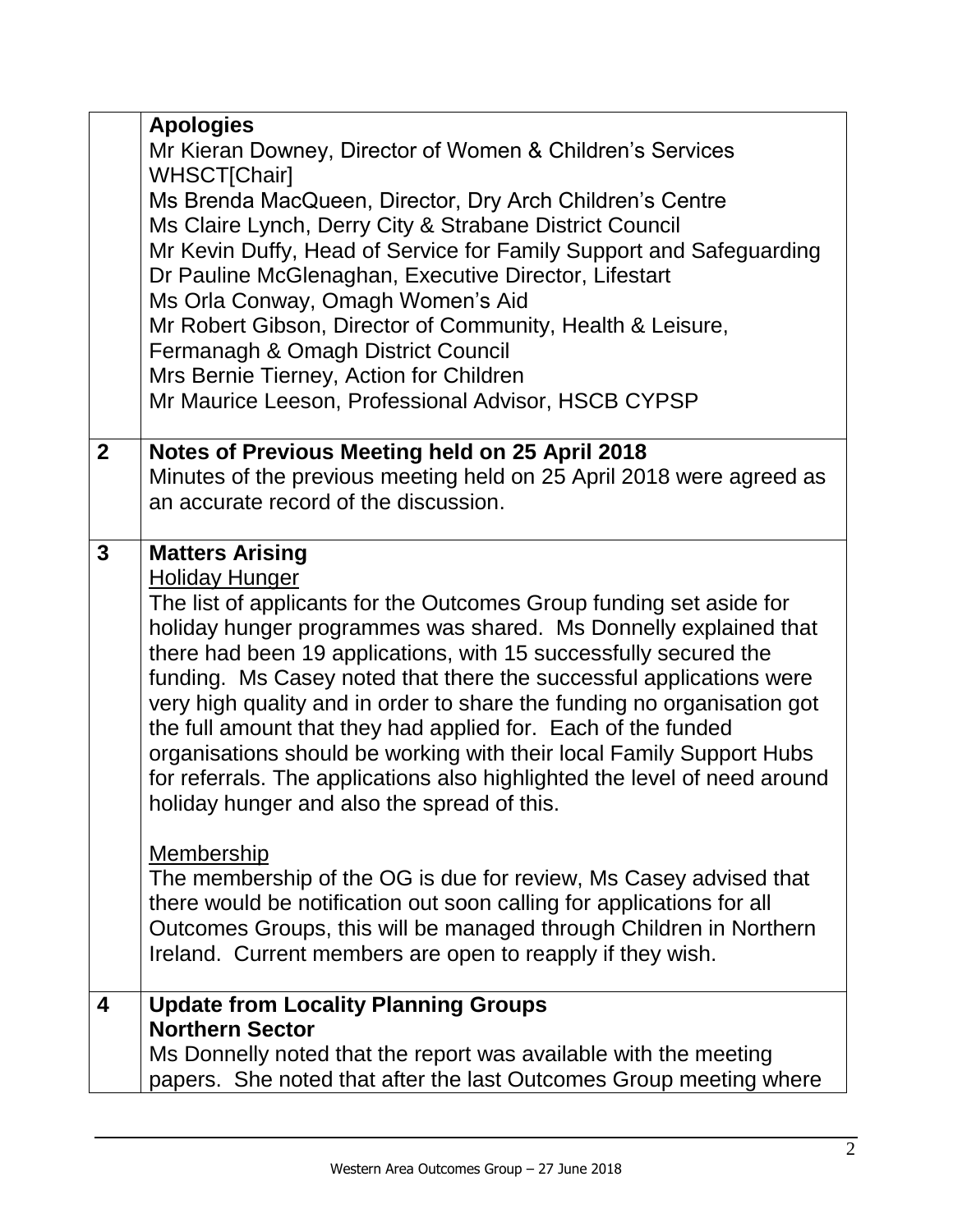a discussion had taken place about having discovery groups to identify how the OG funding should be used going forward. Ms Casey had been trying to arrange these, but in the interim Ms Donnelly attended the Unicef training, which advised that to be fully inclusive there needed to be conversations held with Community and Voluntary organisations to help identify what was deliverable and achievable with the available funding. After discussions with Mr Downey it was agreed that this could be done via the Locality Planning Groups. The first of these was held on 18 June. The other LPG meetings will be held on 28 June – Derry LPG, 9 July – Waterside LPG and Strabane – TBC. Ms Casey noted that the discussions will be on the 2 obsessions; Every child has the best start in life and Promote the safety of our children and young people. The third obsession, the voice of children and young people is already covered by the Unicef project and through Ms Donnelly's and Mrs Magee's participation work.

Unicef staff have advised that to be fully true to the involving the voice of children and young people that they( the children & young people) need to also be included in discussions about the funding. Bronagh and Priscilla will facilitate this. When all this information is collected then a tender will be designed. Bronagh noted the DCSDC is also going to carry out engagement discussions about their funding via the 3 relevant LPGs.

Ms Donnelly also noted that the Unicef launch will be held on Thursday 5 July during the Clipper Boat Festival. Unicef will have a boat there and organisations can put forward an expression of interest to be on the boat.

## **Southern Sector**

Mrs Magee noted that a full report was available to members. She highlighted that rural poverty and rural domestic violence was an issue in that area. She noted that there needed to be better communication between organisations. She noted that during IMH week the Resilience documentary was screened for staff in SWAH. Mrs McDuff noted the many events held during that week throughout the Trust, also Trust staff involvement and thanked everyone for their tremendous efforts.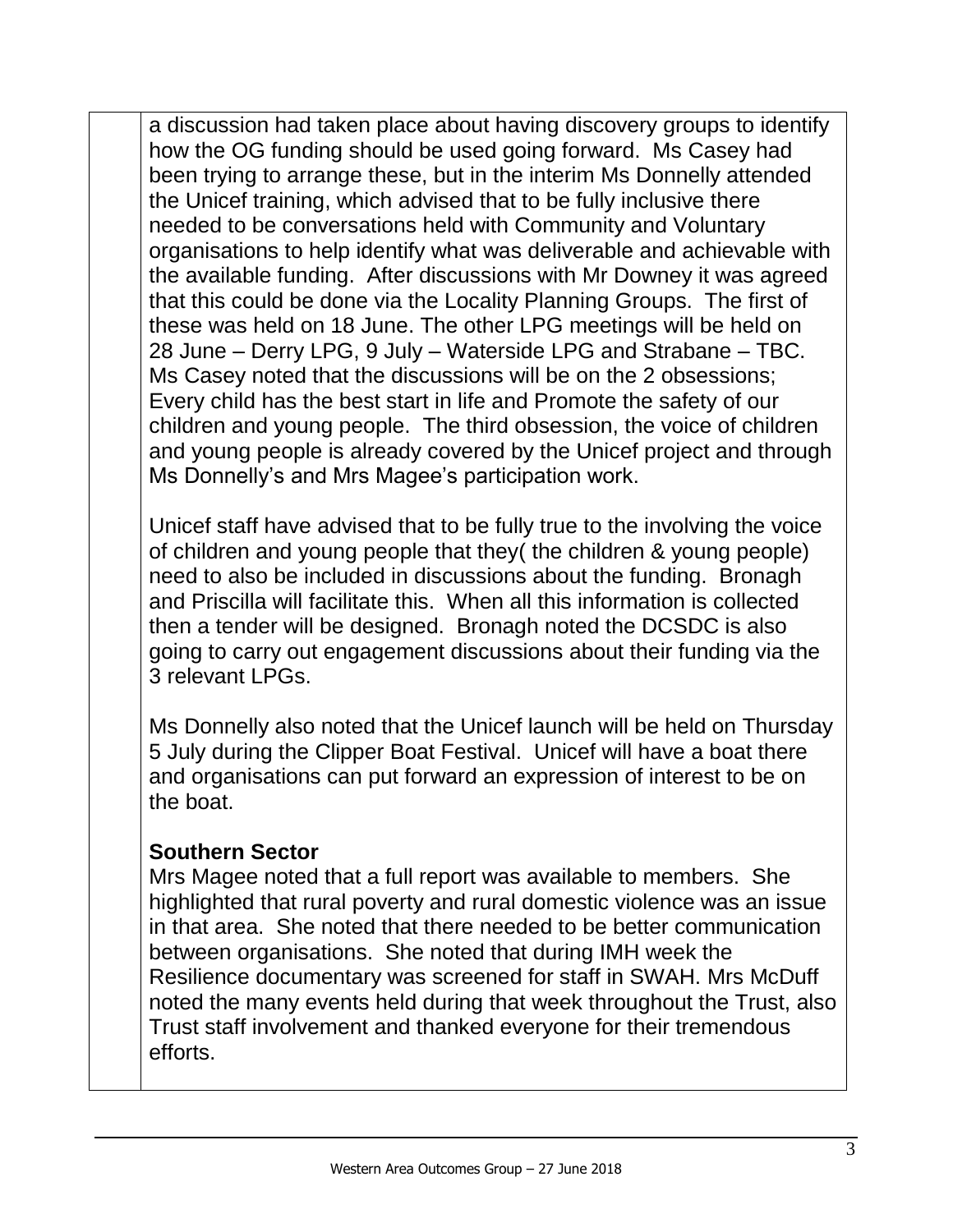|                | Mrs Magee will organise LPG meetings to discuss the funding as<br>above.                                                                                                                                                                                                                                                                                                                                                                                                                                                                      |
|----------------|-----------------------------------------------------------------------------------------------------------------------------------------------------------------------------------------------------------------------------------------------------------------------------------------------------------------------------------------------------------------------------------------------------------------------------------------------------------------------------------------------------------------------------------------------|
| 5              | <b>Early Intervention Updates</b><br>Mrs McDuff spoke to the report cards provided for the EISS project. It<br>was noted that Maurice Meehan and Amanda McLean will give a<br>presentation on the EISS at the October meeting.                                                                                                                                                                                                                                                                                                                |
|                | A discussion took place about the roll out of Outcomes Star by the<br>WHSCT, Ms Mason noted that Surestarts are all now using it too. The<br>Outcomes Group funded 16 places for training on Outcomes Star,<br>there is managers training will be in Derry on 20 July, in Skeoge<br>Business Park – Ms Donnelly to circulate further information.                                                                                                                                                                                             |
| 6              | <b>Consultation Launched on Looked After Children's Strategy</b><br>Mrs McDuff noted that this strategy was out for consultation and<br>encouraged member organisations to respond to it.                                                                                                                                                                                                                                                                                                                                                     |
| $\overline{7}$ | Presentation: Lifestart Foundation - Shaping Ourselves and Our<br><b>Children - Mary Holmes</b><br>Mary give a very informative presentation about the Peace IV funded<br>project which works with 0-6 year olds using play sessions to break<br>down barriers and improve educational outcomes. There is also 1-1<br>elements to the project.<br>Ms McGarvey suggested making a link to the Early Years Organisation<br>pre-school children project.<br>Mrs McDuff thanked Mary for a very thought provoking presentation<br>and discussion. |
| 8              | <b>Workshop Presentations</b><br><b>WHSCT Children with Disabilities Service - Nuala Mangan</b><br><b>MENCAP - Margaret Kelly</b><br>WHSCT Children with Disabilities Service - Nuala Mangan<br>Nuala detailed the structures for Children with Disabilities Services<br>within the WHSCT. She noted that there is a medical led model driving<br>for the change from Learning Disability to the term Intellectual<br>Disability. Within the Trust sensory disabilities sit in Adult Services.                                                |
|                | Children's Services takes a social care, multi-disciplinary team                                                                                                                                                                                                                                                                                                                                                                                                                                                                              |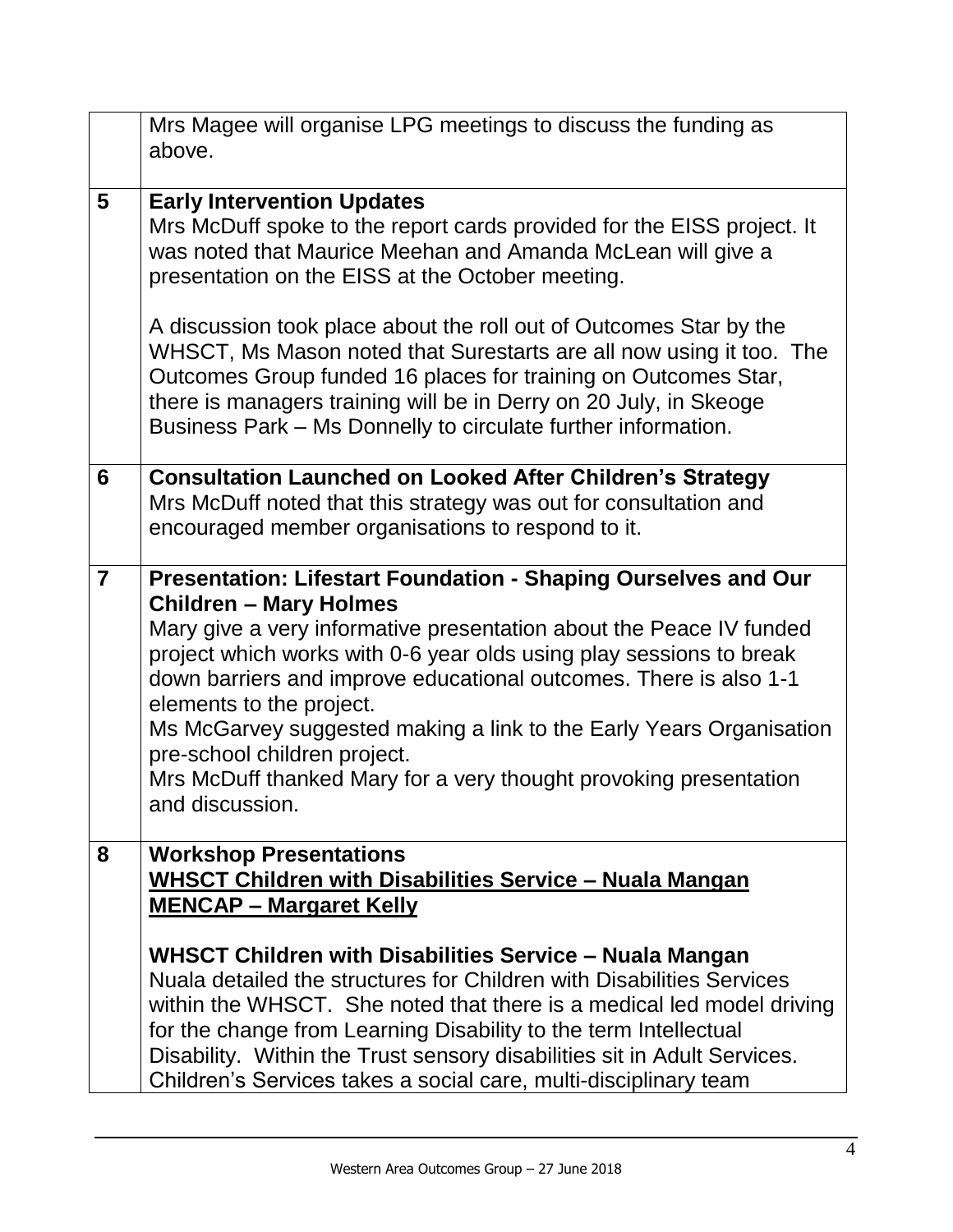approach including; Social Workers, Community Nurses, Behavioural therapists, a Consultant Psychiatrist and consultant Psychologist.

The service offers a tiered model of support for families. Tier 1 includes contracted services, as well as cash based short breaks, and contracted summer schemes. Nuala explained that all SEN schools run summer schemes too.

Tier 2 Medium need – young adolescence into work experiences etc. There are 2 short break facilities; Avalon in Omagh, has space for 8 children at a time, they can mostly avail of one mid-week break per month and one weekend break, which is usually from Friday to Tuesday. There are also outreach staff connected to this units offering socialisation programmes targeted at waiting lists for the residential provision.

The Cottages in Derry is a 4 bed unit which at one time offered 6 beds but this has been reduced due to RQIA requirements.

Direct Payments are also available to families at Tier 2 and 3. This is where a family can employ a personal assistant for the child/young person and the Trust will help with employment checks, help with payroll tax etc. There are also community activities through contracted services at this Tier.

Host care is available for children and young people with disabilities (Tier 2 and 3) this is like short term/weekend foster type care. This is a service that the team hope to strengthened. The Trust has approached childminders in the recent past to explore the possibility of them providing childminding and potentially host care.

Tier 3 – Residential Short Breaks.

Self-directed support is available (Tier 1-3) this is where families can be more creative with the support they need, including trips/holidays. The service is developing a Therapeutic Team – this provides a team around the child working collaboratively with other children/young people's services.

There are high numbers of children with disabilities on the edge of care or Looked After as families struggle to cope. This multi service approach will hope to help families remain together.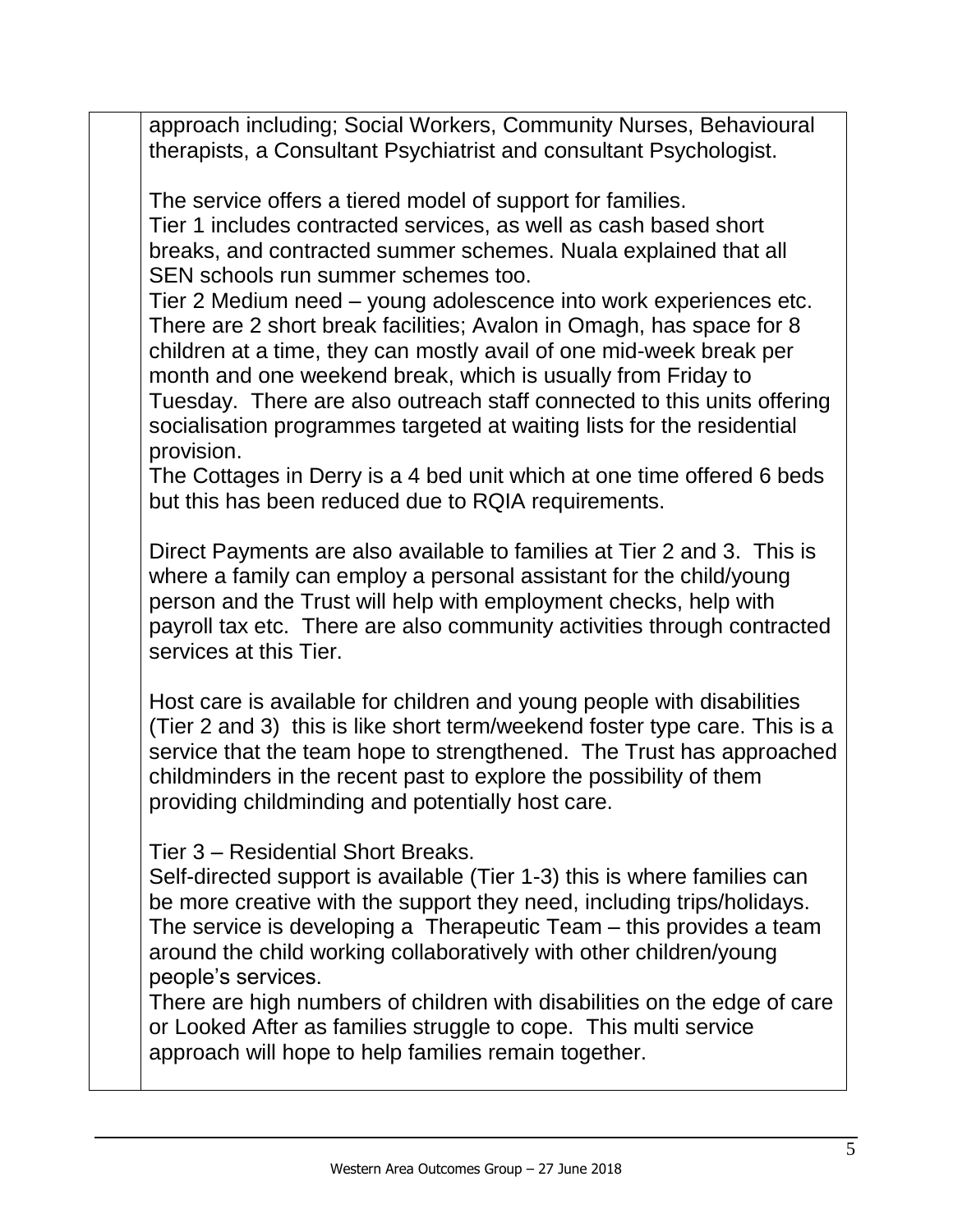Mrs McDuff noted that there are 2 Social Workers working in the hospitals, work with families are around loss and bereavement and coping skills. Hopefully services will expand to include stress management training, behaviour techniques, sleep, CBT. The Trust are exploring the potential use of the Mockingbird fostering model through regional transformation funding. Mrs McDuff also noted the additional support needed through schools to reach the right children and ensuring early intervention at nurseries and playgroups, and that this is already a priority of the HSCB. A discussion took place about the need to support families pre-formal diagnosis.

Mrs McDuff noted the importance of building up a menu of available supports for children with disabilities and their family members; and encouraged member organisations to think of the needs of children with disabilities when they are planning events so that they are inclusive. She also noted that there was an added challenge for rural families.

Dr Deehan noted that there seemed to be a decline in Council run summer schemes and that she is aware that Fermanagh and Omagh Council was investing in upgrading play facilities to be more accessible. She also noted some charities such as SVdP offer families some financial support.

## **MENCAP – Margaret Kelly**

Ms Kelly noted that Children with Learning Disabilities are often missed in policy at Early Intervention and often families struggle to find help and support. Ms Kelly noted risk factors for children with Learning Disabilities and noted the need to consider this when referring to ACE's. She noted that about 2.5% of the child population have a Learning Disability, and that 10% of Looked After Children in NI have Learning Disabilities. 2 children per week are born with Learning Disabilities. Ms Kelly noted that parents with children with Learning Disabilities are 3 times more likely to separate or divorce and mothers often have high levels of mental ill health.

Mencap are currently running a pilot called Heads Bright with parents, this is an early reading skills programme.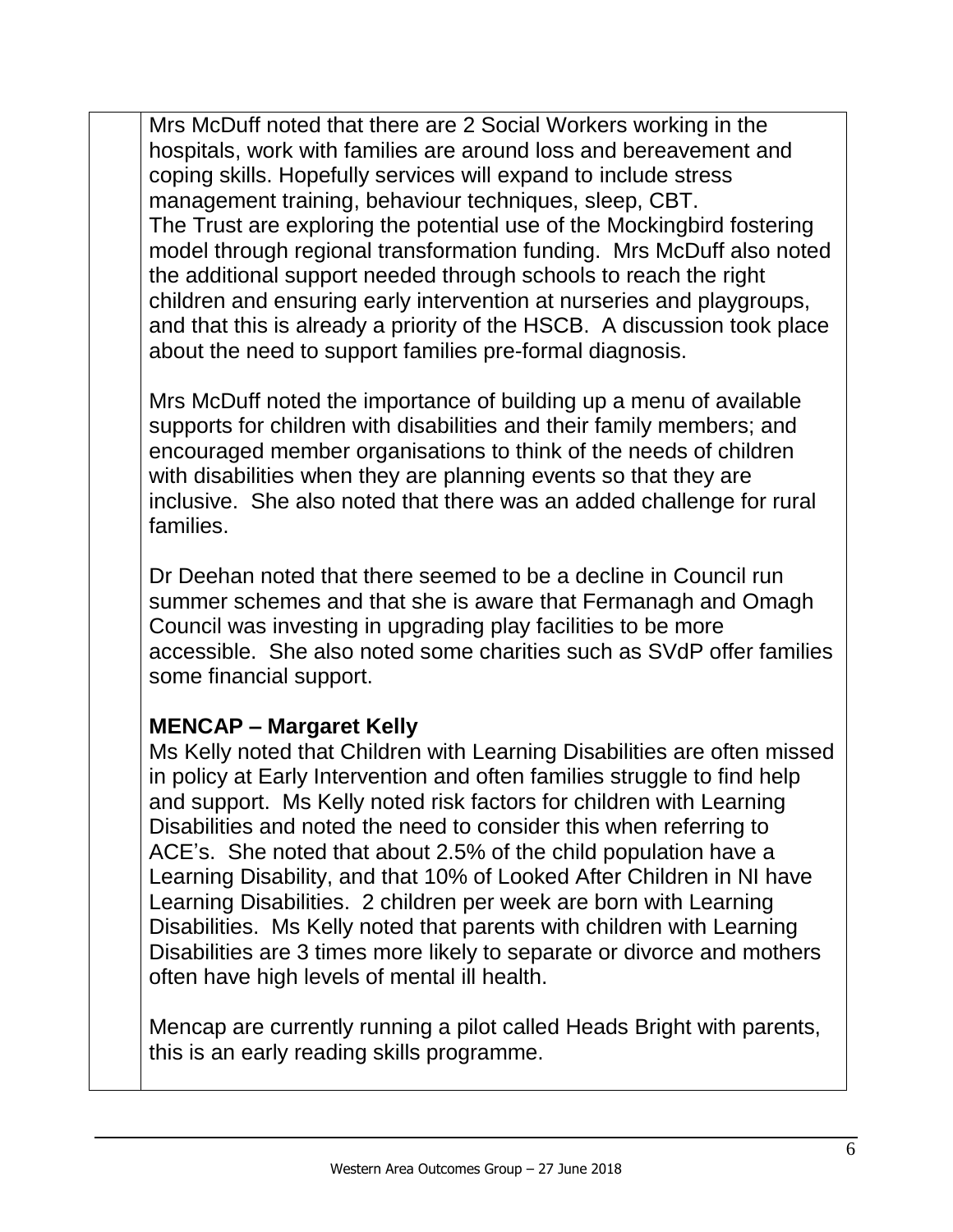Mencap is also offering support to families through E-Pats programme for parents/carers, this is co-facilitated with a parent and Mencap staff. This is part of a feasibility study and it is hoped that there will be a RTC down the line so that the programme will be evidence informed. The retention rate for E-Pats is high (over 90%), parents like the peer support element.

Mencap also offer 1-1 work through home based work, it is hoped that this will be extended beyond Belfast soon.

Ms Kelly noted that it was important to flag up children with Learning Disabilities in all policies impacting on children for example LAC consultation, the new Families Matter Strategy etc.

Dr Deehan noted that she had attended a conference in Ulster University a number of years ago which highlighted that poor health outcomes for people with Learning Disabilities; since then her practice has implemented an annual review of adults with a learning disability e.g. uptake of mammograms, smear tests, cholesterol checks etc. to help address the reduced life span that people with Learning Disabilities might have. A discussion took place about how to find out if other GP practices in the Western Trust are implementing something similar.

It was noted that CYPSP have a regional Task and Finish Group working on the interface between education and health in relation to disability.

It was noted that the NOW group do training on JAM (Just a Minute) cards to help people with additional needs in shops, Council facilities etc.

Ms Holmes noted that SOOC programme included children with disabilities and helps build empathy.

Ms Mason explained that Brightstart funding was support for all forms of childcare to be more accessible for Children with Disabilities. This funding started with after-school provisions and is working down the age brackets to early years.